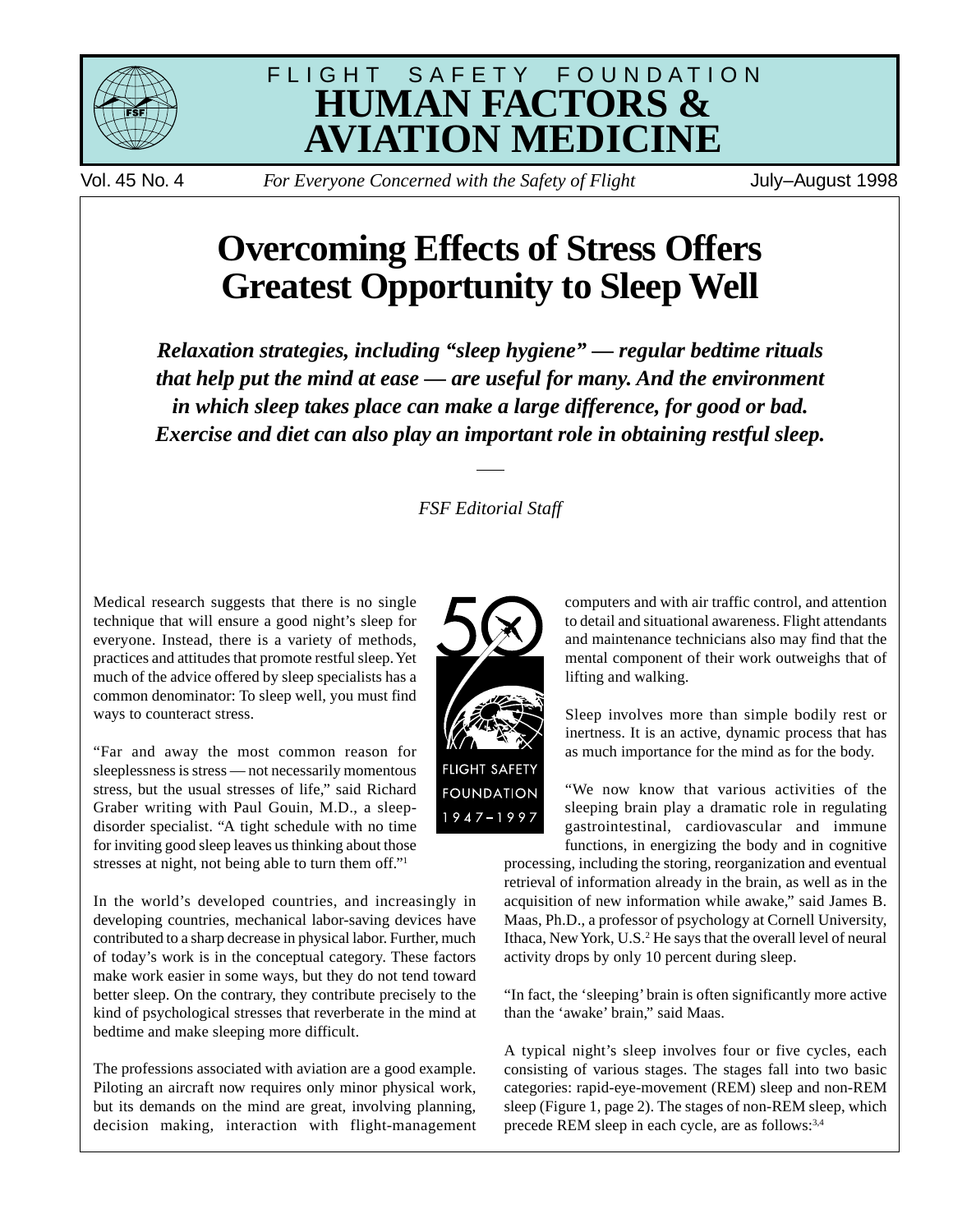**Stage 1**. This first, borderline, stage of sleep lasts for a few seconds to 10 minutes. A person awakened in this stage may not even realize he had been asleep. The muscles relax, and the pulse and breathing slow, as do the brain's electrical waves (four waves to eight waves per second).

**Stage 2**. This stage, slightly deeper, lasts between 10 minutes and 45 minutes. Sleep researchers consider this the first part of "real" sleep. Brain waves follow an irregular pattern, including bursts of activity called "spindles."

**Stages 3 and 4**. These stages characterize deep sleep, their depth and duration greatest in the earlier sleep cycles. Brain activity is marked by slow, or delta, waves (0.5 waves to two waves per second).

"Slow-wave [stages 3 and 4] sleep [SWS] is known for its restorative and growth-inducing properties, and plays a major role in maintaining our general health," said Maas.<sup>5</sup> Among the benefits he cited are:

- An increase in blood supply to the muscles, helping the body recover from physical stress;
- A decrease in metabolic activity, helping tissue growth and repair;
- A peaking of the secretion of a growth hormone by the pituitary gland, aiding growth in young people and repair of the body's tissues; and,
- An increase in natural immune-system modulators, maintaining resistance to viral infection.

REM sleep completes each sleep cycle, although the REM sessions become progressively longer as the night continues.



**Figure 1**

"During REM sleep, the muscles are paralyzed and the body, virtually motionless," said Neil B. Kavey, M.D., director of the Sleep Disorders Center at Columbia-Presbyterian Medical Center. "The brain, however, is just as active as it is when you are awake."6

Almost all dreaming occurs during REM sleep.

"Sleep researchers are still not certain why we dream," said health reporter and researcher Norman Ford. "But all agree that REM sleep and dreaming are essential for sound physical and mental health. Humans deprived of REM sleep for more than a few nights become anxious and irritable. They often exhibit erratic behavior and have difficulty performing the simplest tasks."7

"REM sleep plays a major role in facilitating memory storage and retention, organization and reorganization, as well as new learning and performance," said Maas.<sup>8</sup> "REM sleep is often referred to as 'paradoxical' sleep because it's more like wakefulness than sleep in terms of vigorous brain-wave activity. The intensive firing of neurons spreading upward from the brain stem is thought to be responsible for aiding memory storage and retrieval as well as for reorganizing and categorizing information."

Recognizing that sleep fulfills specific and vital physical and mental needs is the first step in sleeping well, because — as most sleep specialists emphasize — today's 24-hour world provides all kinds of pressures and inducements to forgo sleep and replace it with some activity deemed more productive or pleasurable.

"We expect our sleep/wake system to carry us through virtually any kind of work schedule, anywhere, anytime, regardless of the limitations imposed by physiology," said Canadian science writer Lydia Dotto. "This is often described as treating the human body like a machine, but actually, the opposite is closer to the truth. … We don't expect machines to function indefinitely if we push them beyond the operating limits for which they were designed."<sup>9</sup>

"Sleep's the thing we cheat on," said David Dinges, Ph.D., of the Institute of Pennsylvania Hospital and University of Pennsylvania, Philadelphia, Pennsylvania, U.S. "It's what we cut out to get the car to the repair shop, to do our taxes, to have a party. We have more and more segments of our society under some sort of chronic sleep deprivation."<sup>10</sup>

Some, though not all, of the pressures for reduced sleep time are beyond the individual's control — for example, shift work, jobs that require working many hours for weeks at a time or those that present unpredictable emergencies at any hour. For people in such situations especially, the development of goodsleep practices is important to maximize the value of sleep time.

"Each individual has a basic sleep requirement that provides for optimal levels of performance and physiological alertness during wakefulness," said the FSF Fatigue Countermeasures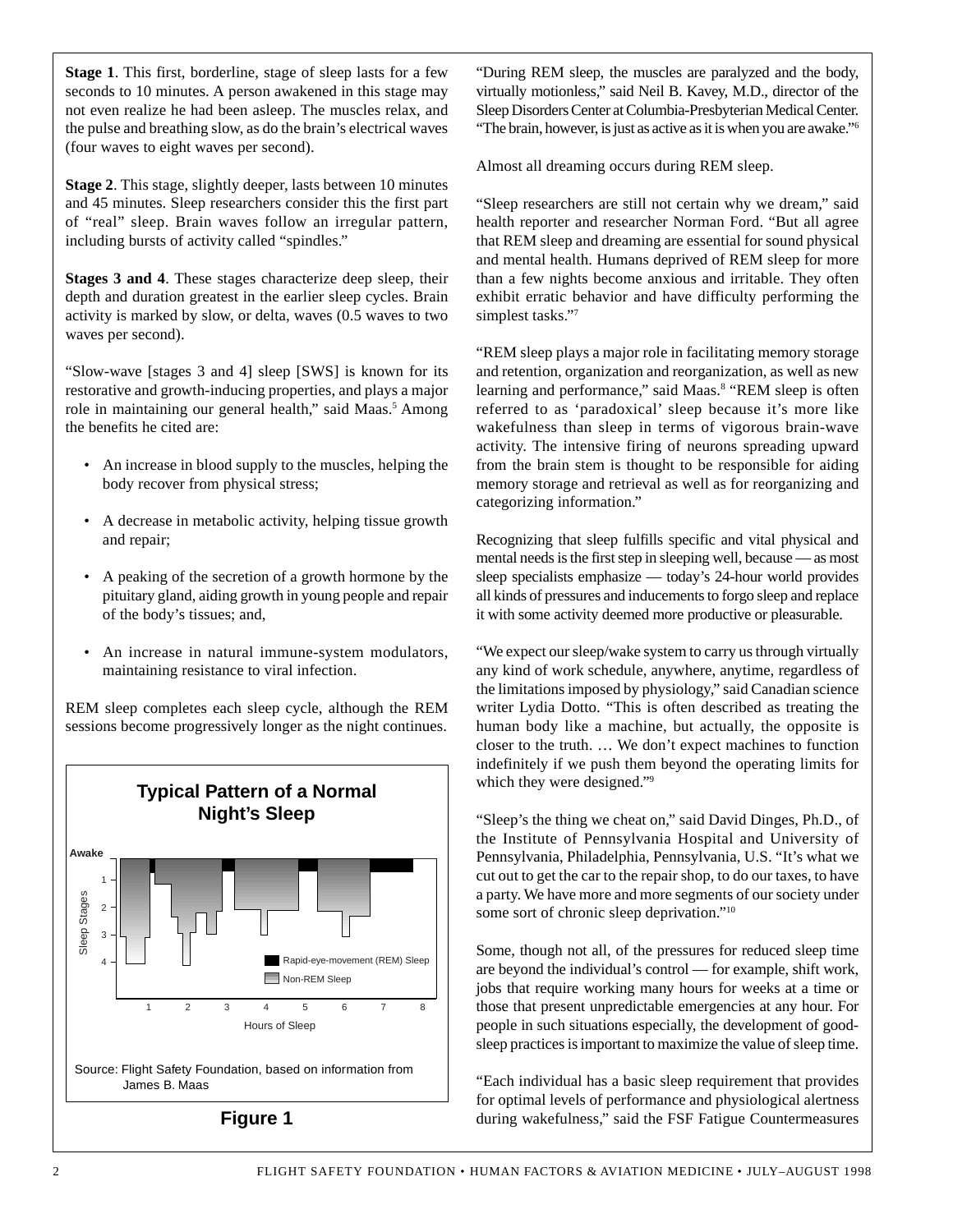Task Force report. "On average, individuals require eight hours of sleep in a 24-hour period."11 Some people claim that they need less than the conventional eight hours of sleep per day, and they may be correct. But others need more than eight hours of sleep per day. According to most researchers, the optimum sleep duration among the population varies from six hours to nine hours.

"We all recognize that sleep at night affects how we feel during the day," said Dr. Kavey. "Less obvious is that what we do during the day affects the way we sleep at night."<sup>12</sup>

The first group of considerations involved in sleeping well consists of psychological factors.

Primary among them is reducing the effects of daily stress when it is time to sleep. Stress is a normal part of life; it is almost impossible to get through a day without experiencing at least some incidents that are annoying, disturbing or otherwise disruptive of peace of mind. (In medical terms, stress differs from anxiety, a similar but more extreme condition of continuous dread, nervousness or worry. Stress can lead to temporary or mild insomnia; anxiety is one of the causes of sleep disorders.)

The body's response to stress, including the relatively mild, everyday type, is known as the "fight-or-flight" syndrome. At the sign of a threat (whether physical or psychological) the nervous system triggers a series of responses through the endocrine system, to prepare the body for the real or perceived emergency. In particular, adrenaline is pumped into the bloodstream, speeding up the heart rate and tensing the muscles.13 That, of course, is the opposite of the calm that eases the way into sleep.

The stress response occurs as a reaction not only to outside events, but also to emotional sources of stress such as memories and worries. It does not matter, from the fight-or-flight standpoint, whether the stressor is real and immediate, remembered, anticipated or hypothetical. Thus, people can create self-induced stress that amplifies the day's routine stress. Overly driven personalities are one example.

"The unrealistic goal setter is never ready for bed because the list is never finished, the job is never right, the deadline is never met," said Charles B. Inlander, president of the People's Medical Society, and Cynthia K. Moran. "If you're a highachieving personality drawing up the daily to-do list, you may be inviting chronic stress and continued insomnia without realizing it. … Studies show that many people who have chronic insomnia at night are perfectionists during the day."14

Intensively achievement-oriented individuals find that their drive for success cannot bid sleep to come.

"While trying harder is often the surest path to success in business, sports or other waking activities, it is the surest path to failure in getting to sleep," said Dr. Kavey. "Attempting to force yourself to sleep simply won't work."15

Worry is another form of do-it-yourself stress.

"One of the most common forms of insomnia is worrying about being unable to fall asleep," said Ford. "The more we worry about not being able to sleep, the less we sleep and the more we worry." He called the condition "subjective insomnia."16 Anger can keep the would-be sleeper agitated just as worry  $can.<sup>17</sup>$ 

For the emotional and worry-prone, or those experiencing temporary, unusual life difficulties, self-imposed admonitions to let go of stressful thoughts are unlikely to be successful. For others, trying to stop mental activity by will power alone will probably have only limited success. Therefore, sleep specialists emphasize the importance of a group of practices known collectively as "sleep hygiene." The basis of sleep hygiene is to "wall off" troubling thoughts with a layer of psychological insulation that keeps waking and sleeping compartmentalized.

One key to maintaining separation is that the sleeping room should be that, and that only. The room should be strongly associated with sleep, and "sterilized" against anything that might encourage stressful thinking.

"Keep the bedroom for sleeping and sex only," said Inlander and Moran. "If you use your bedroom as a place to eat, watch [television], read, talk on the phone, fight or discuss weighty matters with your partner, break that habit to get better sleep."<sup>18</sup>

Dr. Kavey said, "Another way to help prepare yourself for sleep is to adopt presleep rituals — rituals that signal your body and mind that it's time to sleep. … Before you get into bed, turn off the lights in your house, turn on any night lights, check the locks and the stove and close the windows. Performing these rituals helps create a sense of security — if you don't feel secure, you'll find it difficult to relax. Establishing presleep rituals such as these also provides closure to your day and effectively sends the message to your mind and body that it's  $bed$  — and sleep — time."<sup>19</sup>

The exact content of the ritual should be determined by what is soothing or comfortable for you; it can be anything from reading a book, to sitting on the front porch in pleasant weather, to making sure the sheets are securely tucked under the mattress. The one caveat to keep in mind is that strenuous or exciting activities (other than sex) are to be avoided as bedtime approaches.

Watching television can be part of the presleep ritual, but specialists warn against watching frightening or violent dramas (or news programs) because they can imprint disturbing images on the mind just at the time it should be letting go of all but the most peaceful impressions.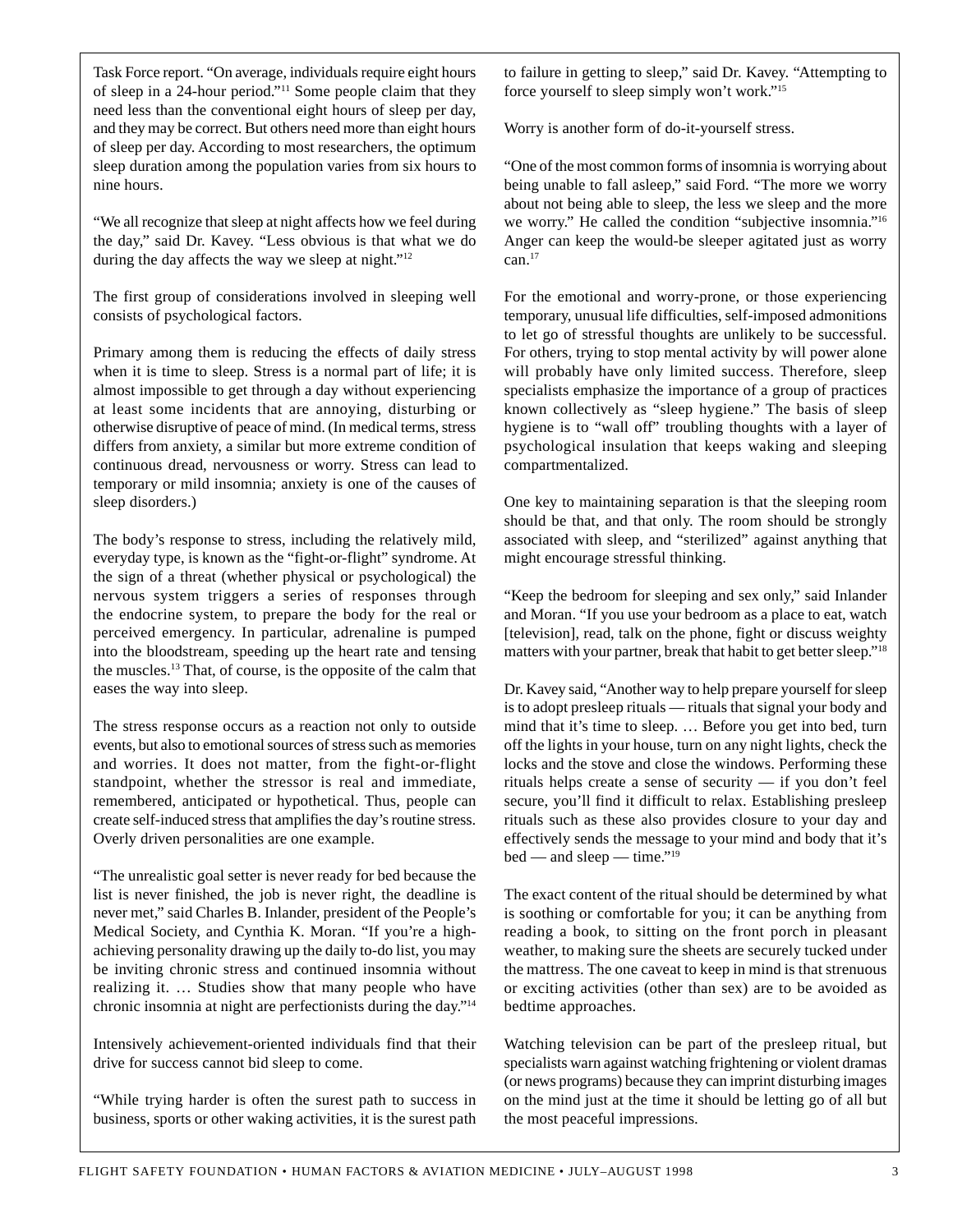Taking a warm bath, at a temperature of about 100 degrees Fahrenheit (F; 38 degrees Celsius [C]), shortly before retiring is frequently recommended. The benefit comes not from the warmth but from the body's cooling that follows, which enhances sleepiness and promotes more SWS.20,21

To further associate the bed with sleep, rather than with a struggle for sleep, do not remain in bed for long periods if you are awake. Get up and do something until you feel sleepy. But it is important to choose an activity that is routine or even mildly unpleasant, because you do not want to reward yourself for insomnia through pursuing something enjoyable when you cannot sleep.<sup>22</sup>

"Go to bed at the same time every night, and wake up without an alarm clock at the same time every morning, including weekends," said Maas. "That's seven days a week, 365 days a year." Although there is strong temptation to sleep late on weekends, especially Sunday morning after staying up late on Saturday night — a practice which Maas's advice would prohibit — this disrupts the body's sleep-wake schedule.

"Keeping a regular schedule will make you feel significantly more alert than sleeping for the same amount of time but at differing hours across the week and the weekend," said Maas. "If you sleep late on Sunday, you won't be very tired at your regular bedtime that night. You'll finally fall asleep well after midnight. Within a few hours your alarm clock will jerk you back into consciousness and you'll crawl to work with the Monday-morning blahs."23

Researchers are divided in their views about daytime napping.

Ford flatly said, "Eliminate all daytime napping."24

Dr. Kavey, in contrast, said, "Napping can help if you're exhausted or stressed out. The better rested you are, the better you'll be able to function. A short snooze can often restore much-needed energy.

"However, too much napping may end up doing more harm than good. … Too much sleep during the day will keep you up at night. … If you must nap, keep it short. A 15-[minute] or 20-minute nap will help you feel refreshed without throwing off your body's sleep rhythm or causing insomnia at night."25

A study conducted by the U.S. National Aeronautics and Space Administration (NASA) and the U.S. Federal Aviation Administration (FAA) in 1994 suggested that flight crewmembers who were allowed to take 40-minute naps during low-workload periods of long-haul flights subsequently showed better performance and greater alertness than a control group of pilots who had not taken naps. Some airlines have established policies for in-flight crew rest, including napping (by only one crewmember at a time, of course).<sup>26</sup>

The environment in which you sleep can also help, or hinder, your slumber.

Finding the ideal room temperature is important.

Evelyn Satinoff, writing in the *Encyclopedia of Sleep and Dreaming*, said, "Humans and other warm-blooded animals sleep best when they are in their thermal comfort zone [TCZ], the range of ambient (air) temperatures within which they do not have to spend energy on shivering or increasing metabolic rate in the cold or sweating or panting in the heat. Under conditions of cold or heat stress both the quality and quantity of sleep are disturbed." Outside the TCZ, SWS declines, and REM sleep declines even more.<sup>27</sup>

The ideal temperature for sleeping is between 60 degrees F and 65 degrees F (16 degrees C to 18 degrees C). Humidity of between 60 percent and 70 percent is also recommended.<sup>28</sup>

The right mattress and pillows are also important in encouraging good sleep.

Willibald Nagler, M.D., of New York Hospital-Cornell Medical Center, said, "Ninety-nine-point-nine percent of the population would sleep better on a firm mattress than a soft one. … A soft mattress allows the back muscles to become overextended, which prevents them from getting the rest they need. A firm mattress, on the other hand, allows the back muscles to keep the spine in a more restful alignment."29

But Dr. Kavey said, "Too stiff isn't great either. A mattress that is too hard can put pressure on the shoulders and hips. The ideal surface is gently supportive and firm, not rock hard or squishy."30

The two most common types of mattresses are innerspring, with steel coils inside to support the surface, and polyurethane foam. A king-size innerspring mattress should have more than 450 coils, a queen-size mattress more than 375, and a double-size more than 300 coils. In a foam mattress, the denser the foam, the better, with the minimum density two pounds per cubic foot (32 kilograms per cubic meter). The bed should be at least six inches (15 centimeters) longer than the sleeper, and because people turn over during the night, there should be ample room to move around without awakening.<sup>31</sup>

"For the best night's sleep, look for pillows that let you fluff and squish the pillow to fit your unique contours, shape and sleeping posture," said Maas. "Your pillow should 'fit,' just like shoes. Buying a pillow that offers maximum adjustability assures you a comfortably healthy fit."32 He believes that pillows filled with natural materials, such as down or feathers, offer the most comfort and adjustability. But, as with so many items that relate to sleep, the ultimate test is what feels right for the user.

"Just because your Aunt Griselda uses pillows made with hair from the East African two-humped camel doesn't mean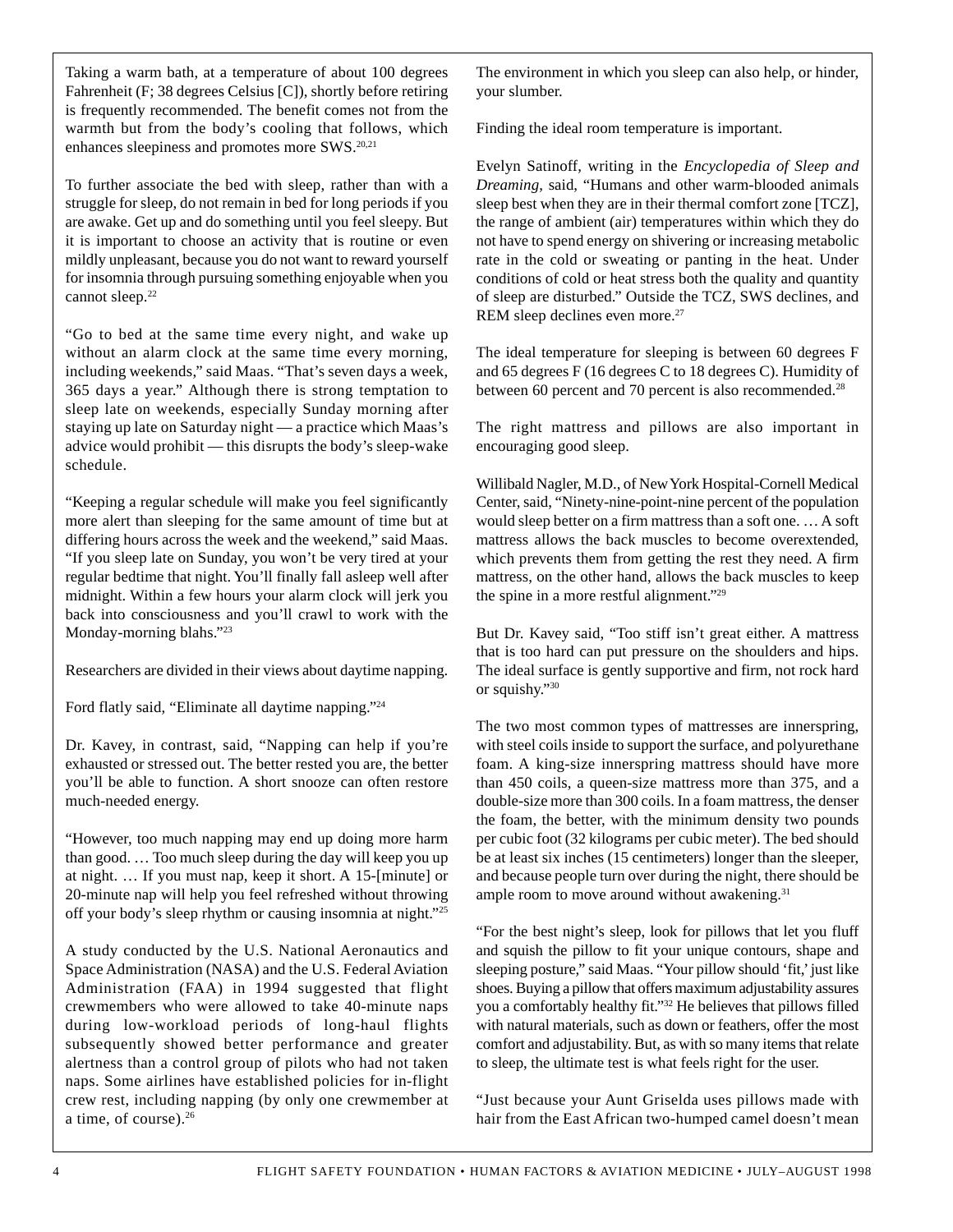you should," said Dr. Kavey. "Try a variety of types and stick with the one that provides you with the best night of sleep."33

Sheets, too, must feel comfortable. For cotton sheets, the most common type, 180-thread count (that is, 180 woven threads per inch) is rather coarse; 200-thread count is better; 250-thread count is in the luxury class, and feels best to most people. One source argues that silk or satin sheets, though they may look attractive, feel too cold or slippery for comfort;34 another suggests that silk sheets "have a luxurious feel and keep you warm in winter."35

Other sleep-environment considerations include:

• **Light**. With one exception, sleeping environments should be as dark as possible. Many home curtains are too flimsy to completely eliminate the light from street lamps, the headlights of passing cars or early sunlight during long summer days. "Blackout" curtains, such as are often found in hotels, are more effective.

The exception is a dim night light, which aids navigation if there is a need to get up during the night. Stumbling over an item left on the floor or striking a piece of furniture can cause physical pain, mental disturbance or both that can interfere with sleep.

• **Noise**. Noise is the bane of many a sleeper, raising blood pressure and increasing heartbeat. "Dripping faucets, noisy radiators, ambulance, fire and police sirens, barking dogs, loud stereos and late-night revelers are common rest inhibitors," said Maas.36

There is not much you can do to prevent most noise that originates beyond your property, but there is an ofteneffective antidote. Paradoxically, it is noise — of a kind that the sleeper finds soothing. For some, that noise is the sound of the ocean or continuous rain, re-created by "environmental" recordings played on a bedside cassette or compact-disc player.

Another benign form of noise is steady, multifrequency noise, known as "white noise." Specialty retail stores sell white-noise generators, but there are also simpler, makeshift ways of creating a steady tone. One is to tune a radio to a frequency *between* stations. Hotel and motel heating–air conditioning units often have fans that produce a hum that eliminates or reduces extraneous noises. In many such units, the fan can be selected to operate even without heating or air conditioning.

• **Clocks**. Avoid placing a clock with a prominently illuminated display by the bed; the clock makes it too easy to become fixated on the time or the duration of awakening, causing sleep-inhibiting anxiety.

**Pets**. Unless you (not only your pet) find it comforting, sleeping next to pets is unsatisfactory. Animals move while sleeping too, which can be disturbing, and your pet may not keep the same hours that you do.

Exercise, relaxation, diet and drugs form another group of strategies for inducing sound sleep.

• **Exercise**. "Over 90 percent of all people with subjective insomnia are sedentary individuals who, due to lack of exercise, experience a minimum of [SWS]," said Ford. "Most of their sleep time is spent drifting in and out of stages 1 and 2. You can increase your need for deep, restorative sleep by tiring your body with physical exercise and by tiring your mind with mental activity. … By significantly increasing your level of body-mind activity, you will spend more time in [SWS] and in dreaming instead of drifting in and out of shallow sleep."37

Exercise causes the body to produce more endorphins, natural mood elevators that increase feelings of general well-being, always an aid to sleep. Tension and anxiety are reduced. Exercise elevates the body's core temperature, and the eventual drop in body temperature, five hours or six hours later, increases SWS.

"The best form of exercise is aerobic — continuous 20-[minute] to 30-minute sessions three to five times a week, consisting of repetitive motions that make your heart beat faster and speed up your breathing, preceded by 10 minutes of warm-ups and stretches," said Inlander and Moran.38

But any kind of exercise, including brisk walking, running, swimming or other sports can be beneficial to sleep. The best time to exercise is from noon to early afternoon. Morning exercise, although it may be good for you in other ways, is too far removed from bedtime to affect sleep; exercise too late at night does not allow for the five or six hours needed for the body temperature to drop, and may prevent sleep.39

Exercise must be performed regularly, ideally every day, for the greatest benefit.

**• Relaxation strategies**. There are numerous techniques for relaxing the muscles and quieting the mind. Many involve stretching or tensing muscle groups one by one, then letting go of the tension. Others are based on breathing exercises.

A typical breathing exercise, recommended by Ford, is as follows:

"Take a full, deep belly breath to the slow count of four. As you inhale, fill the abdomen first and the upper chest last. Hold your breath to the count of four. Then exhale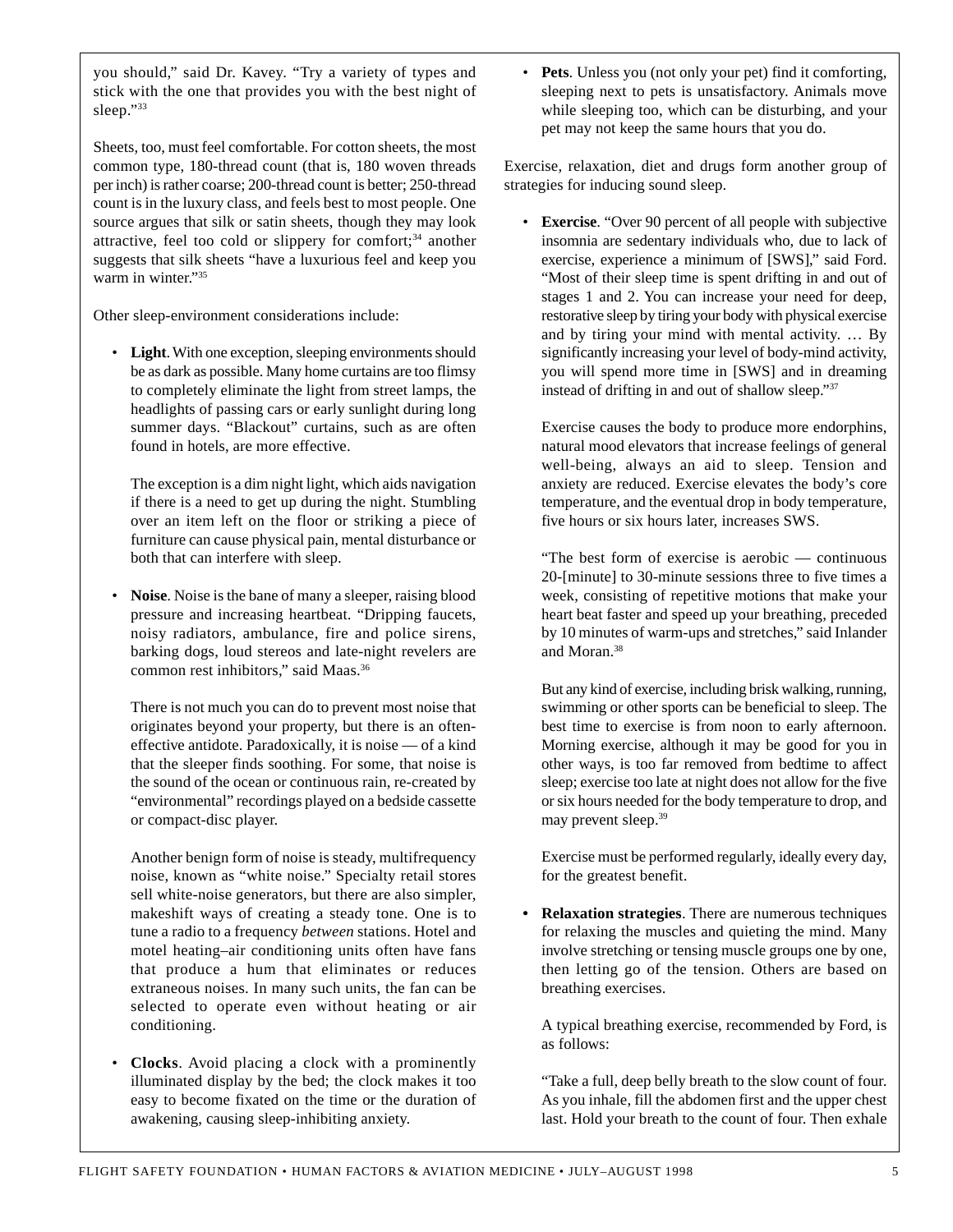and empty your lungs to the count of seven. … Take five more of these same deep, slow breaths.

"Then begin to breathe normally. Place your awareness on your forehead and eyes and mentally relax them. Relax your entire face, mouth and jaw. Then place your awareness on the flow of air back and forth through your nostrils as you breathe. This technique will slow your brain wave into … a deeply relaxed and meditative state. Simultaneously, it raises the carbon dioxide level in the bloodstream, creating a tranquilizing effect."40

Meditation is another means that many find useful for relaxation. There are also numerous varieties of meditation technique, but most involve concentrating on one thing — a sound, an idea, breathing — to the exclusion of everything else.

Bookstores and libraries have many books containing relaxation and meditation techniques. None of them will be effective for everyone. Again, the most effective strategy is to use is the one that feels right for you.

Although not practical for every day, a massage from time to time, especially during periods of extra stress, can contribute to overall relaxation. If performed near bedtime, Swedish massage, using smooth strokes to eliminate muscle tension, is better than Shiatsu massage, which uses strong, concentrated pressure, because the latter might be overstimulating.<sup>41</sup>

**• Diet**. What, and when, you eat can profoundly affect how you sleep. Some consensus recommendations from sleep specialists include:

Emphasize fruits, vegetables and whole-grain foods. Complex carbohydrates, such as cereals, pasta, potatoes and rice, promote calm by increasing the production of serotonin, a neurotransmitter that regulates sleep and moods.

Avoid too much protein near bedtime. Protein is a fuel for energy, necessary for nutrition but a problem when you want to sleep.

Avoid sugar, fried foods and fats, and avoid spicy foods for dinner.

Eat a large breakfast, a moderate lunch and a light dinner.

• **Drugs**. For better or worse, drugs, medications and natural sleep aids affect the quantity and quality of sleep.

The most commonly prescribed medications to aid sleep are in a class called benzodiazepines, which include both tranquilizers such as Ativan and sleeping pills such as Dalmane. They are safe when used as

prescribed, and some, such as Halcion and Ativan, stay active for relatively short periods — important in avoiding the daytime "hangover" effect that some benzodiazepines create.

Although prescription sleeping pills often do bring on sleep, there are many reasons to be cautious about their use. Researchers are divided between those who counsel avoiding them outright and those who argue for occasional or limited-time use.

Charles F. Ehret, Ph.D., senior scientist at the Argonne National Laboratory, Illinois, U.S., and Lynne Waller Scanlon, said, "Drugs … may make your eyes close and may make you lose consciousness, but the sleep they promote is woefully inadequate. In fact, drugs cause the body, whether in a state of consciousness or unconsciousness, to work hard to rid itself of alien chemicals during the time it should be totally involved in the recuperative sleep process."42

Maas said, "If possible, you should avoid sleeping pills and over-the-counter sleep remedies. They make you drowsy and appear to induce better sleep, but it reality they lead to disturbed, fragmented sleep." Nevertheless, he acknowledged that sleeping medications might be useful on a temporary basis to counteract short-term insomnia caused by a crisis or the anticipation of a specific stressful event.<sup>43</sup>

Sleeping medications should not be used chronically, because the body develops a tolerance for them, leading to the need for higher and higher dosages for effectiveness; that, in turn, can result in addiction, and uncomfortable withdrawal. The standard term "rebound effect" refers to the consequences of discontinuing sleeping medication, which can include anxiety, nightmares and heightened insomnia.

Like prescription medications, over-the-counter sleep aids can be effective for occasional use, but they, too, have problems. Most contain antihistamines (substances used to counteract allergies), one of whose side effects is drowsiness. But some people have adverse reactions to antihistamines, and — especially on first-time use — overthe-counter sleep aids are prone to producing drug hangover.

Many naturally occurring or derived substances are said to promote sleep, and practitioners of "alternative" or "complementary" medicine maintain that they can be used with little risk compared with medications.

Among the most popular herbal treatments for sleep problems are valerian, chamomile, passionflower, hops and kava kava. Adequate daily intakes of B-complex vitamins, particularly  $B_3$  (niacin),  $B_6$  and  $B_{12}$ , and folic acid, are also conducive to good sleep.44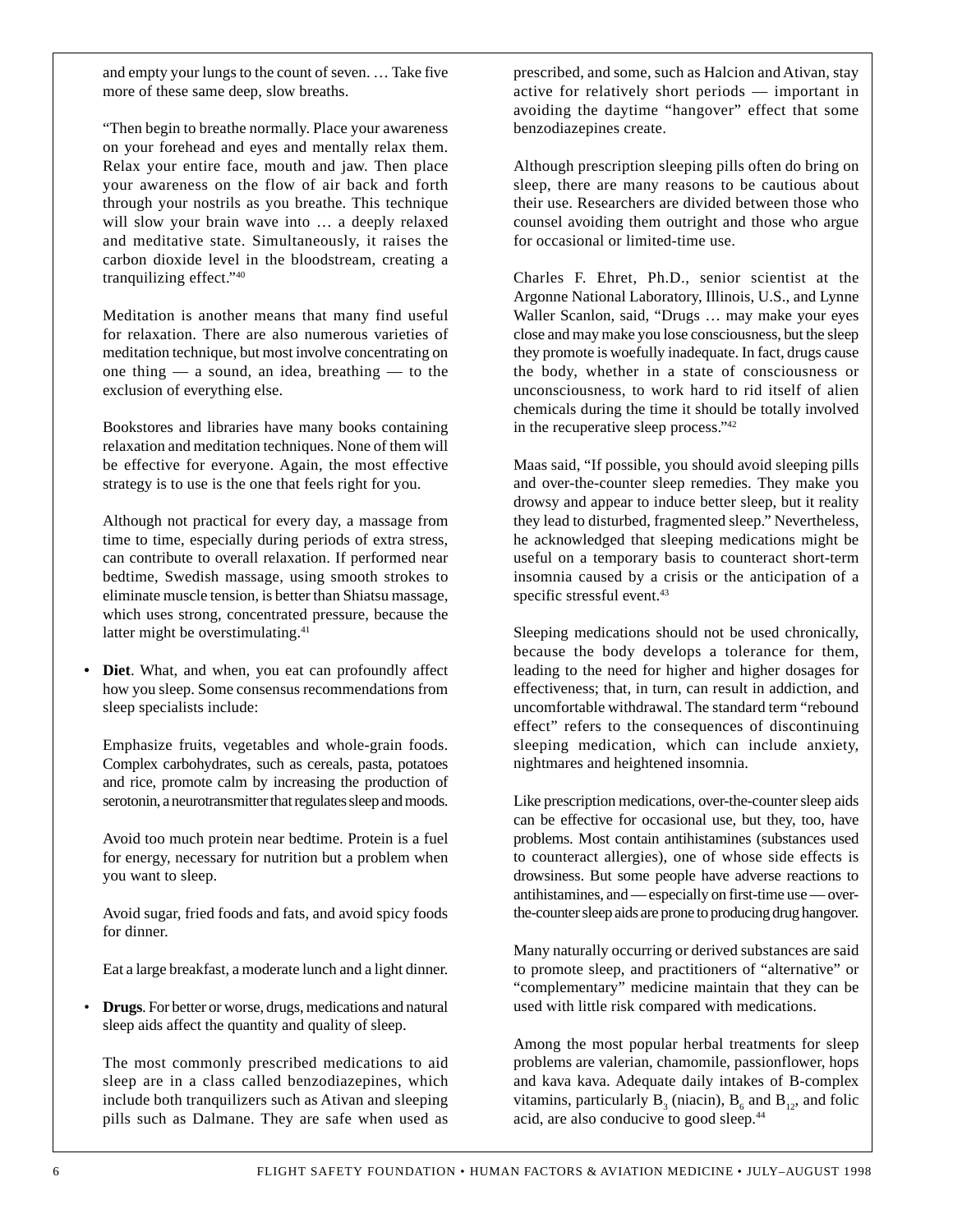Synthetic melatonin is a supplementary form of a hormone that is secreted by the pineal gland in response to darkness, telling the brain in effect that it is time to sleep. In theory, additional melatonin should be the ideal, natural way to slip into restful sleep, and so it is according to some anecdotal reports. But synthetic melatonin supplements are highly controversial, and most medical doctors are skeptical or adamantly opposed to their use, principally because there have been too few scientific studies of the long-term side effects.45

Some drugs are usually or always harmful to the cause of good sleep:

• **Alcohol**. Maas said, "A drink before dinner, or a glass of wine with dinner, probably won't make too much of a difference in your sleep. But avoid having any alcohol within three hours of bedtime if you expect to sleep well."46

Alcohol has a sedative effect, which can perhaps make you fall asleep faster; but what it gives with one hand, it takes away with the other. After the sedative effect wears off, within a few hours, an opposite reaction occurs, which Dr. Kavey calls "withdrawal insomnia."47 Both deep restorative sleep and REM sleep are disturbed, resulting in restlessness and arousal. Further, relying on alcohol for sleep (or relaxation, or mood enhancement) creates a strong risk of addiction.

• **Caffeine**. Caffeine offers the boon of temporary alertness enhancement during the day. But, taken anywhere near bedtime, its effects on sleep can be devastating because it can produce increased heart rate, more muscle tension, headaches and anxiety.

Caffeine is found not only in coffee and tea, but also in many soft drinks, chocolate and some over-the-counter medicines, including some popular painkillers.

• **Nicotine**. Aside from all the other dangers of smoking, nicotine is no friend to sleep. "Nicotine raises blood pressure, increases the heart rate and stimulates brainwave activity — three conditions that don't invite good sleep," said Graber and Gouin. "Smokers in general have more fragmented sleep than nonsmokers, which also may mean they get less of the deep restorative sleep."48

[Certain sleep disorders involve medical or psychiatric conditions. Insomnia can also be a side effect of medications, including antidepressants and painkillers. If you experience severe or prolonged insomnia, consult a physician before undertaking any program, particularly if it involves selfmedication, to alleviate the condition.]

People vary widely in their physiology and psychology, so what works for one person might not be effective for another. Numerous factors affect the length and quality of sleep. Although there is no one infallible way of getting a good night's sleep, the good news is that there are many possibilities for improvement.♦

## **References**

- 1. Graber, Richard; with Gouin, Paul, M.D. *How to Get a Good Night's Sleep.* Minneapolis, Minnesota, U.S.: Chronimed Publishing, 1995, p. 23.
- 2. Maas, James B. *Power Sleep.* New York, New York, U.S.: Villard, 1998, p. 22.
- 3. Graber and Gouin, p. 17.
- 4. Maas, p. 25 et seq.
- 5. Maas, p. 27.
- 6. Kavey, Neil B., M.D. *50 Ways to Sleep Better.* New York, New York, U.S.: Signet Reference, 1996, p. 7.
- 7. Ford, Norman. *The Sleep Rx.* Englewood Cliffs, New Jersey, U.S.: Prentice Hall, 1994, p. 27.
- 8. Maas, p. 30.
- 9. Dotto, Lydia. *Losing Sleep.* New York, New York, U.S.: William Morrow, 1990, p. 327.
- 10. Quoted in Dotto, p. 15.
- 11. Flight Safety Foundation Fatigue Countermeasures Task Force. "Principles and Guidelines for Duty and Rest Scheduling in Corporate and Business Aviation." *Flight Safety Digest* Volume 16 (February 1997).
- 12. Kavey, p. 9.
- 13. Inlander, Charles B.; Moran, Cynthia K. *67 Ways to Good Sleep.* New York, New York, U.S.: Walker, 1995, p. 35.
- 14. Inlander and Moran, p. 39.
- 15. Kavey, p. 46.
- 16. Ford, p. 17.
- 17. Kavey, p. 44.
- 18. Inlander and Moran, p. 16.
- 19. Kavey, p. 43.
- 20. Maas, p. 74.
- 21. Ford, p. 85.
- 22. Ford, p. 134.
- 23. Maas, p. 62.
- 24. Ford, p. 11.
- 25. Kavey, p. 76.